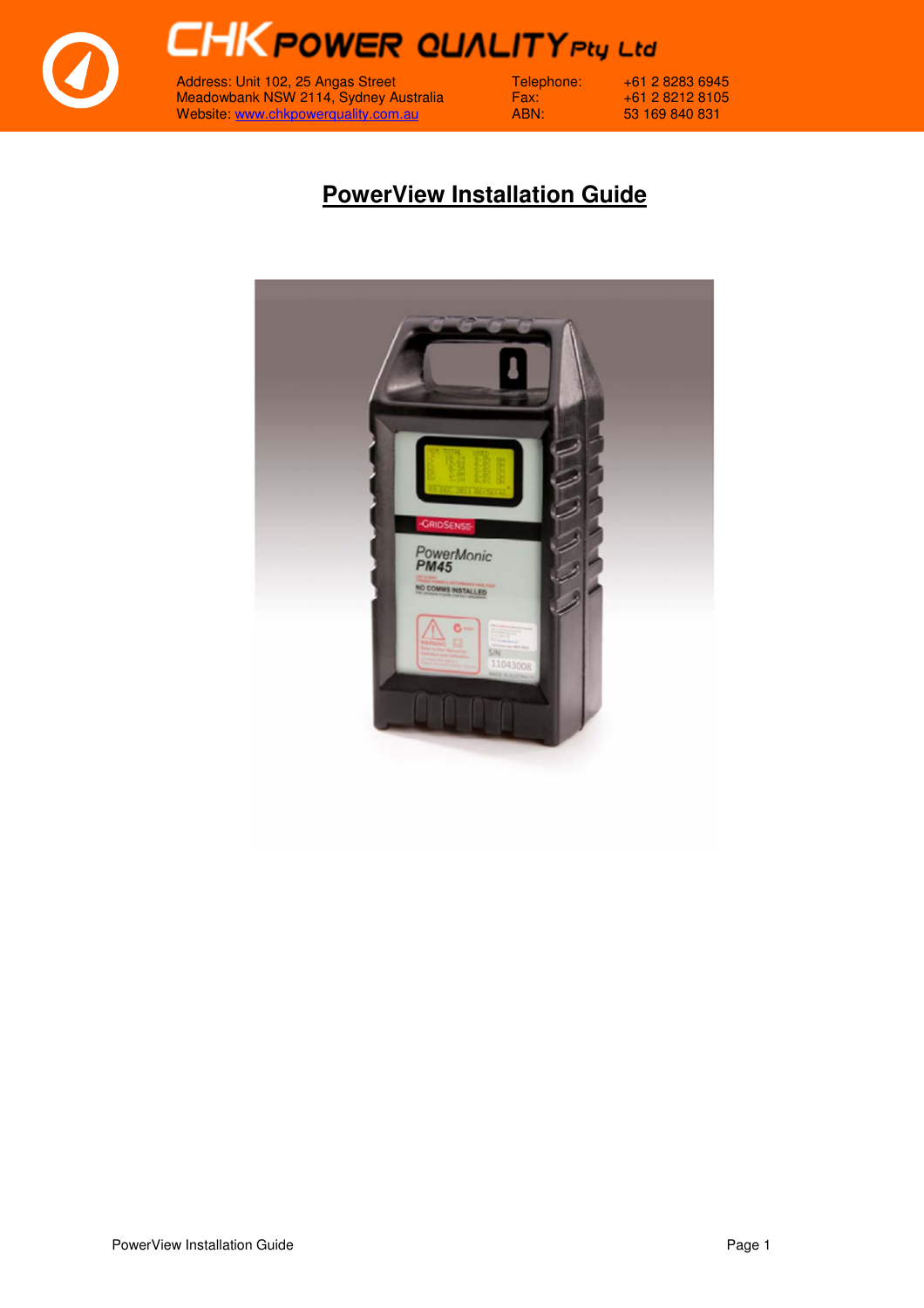



Address: Unit 102, 25 Angas Street<br>Meadowbank NSW 2114, Sydney Australia Website: www.chkpowerquality.com.au

Telephone: Fax: ABN:

+61 2 8283 6945 +61 2 8212 8105 53 169 840 831

## Contents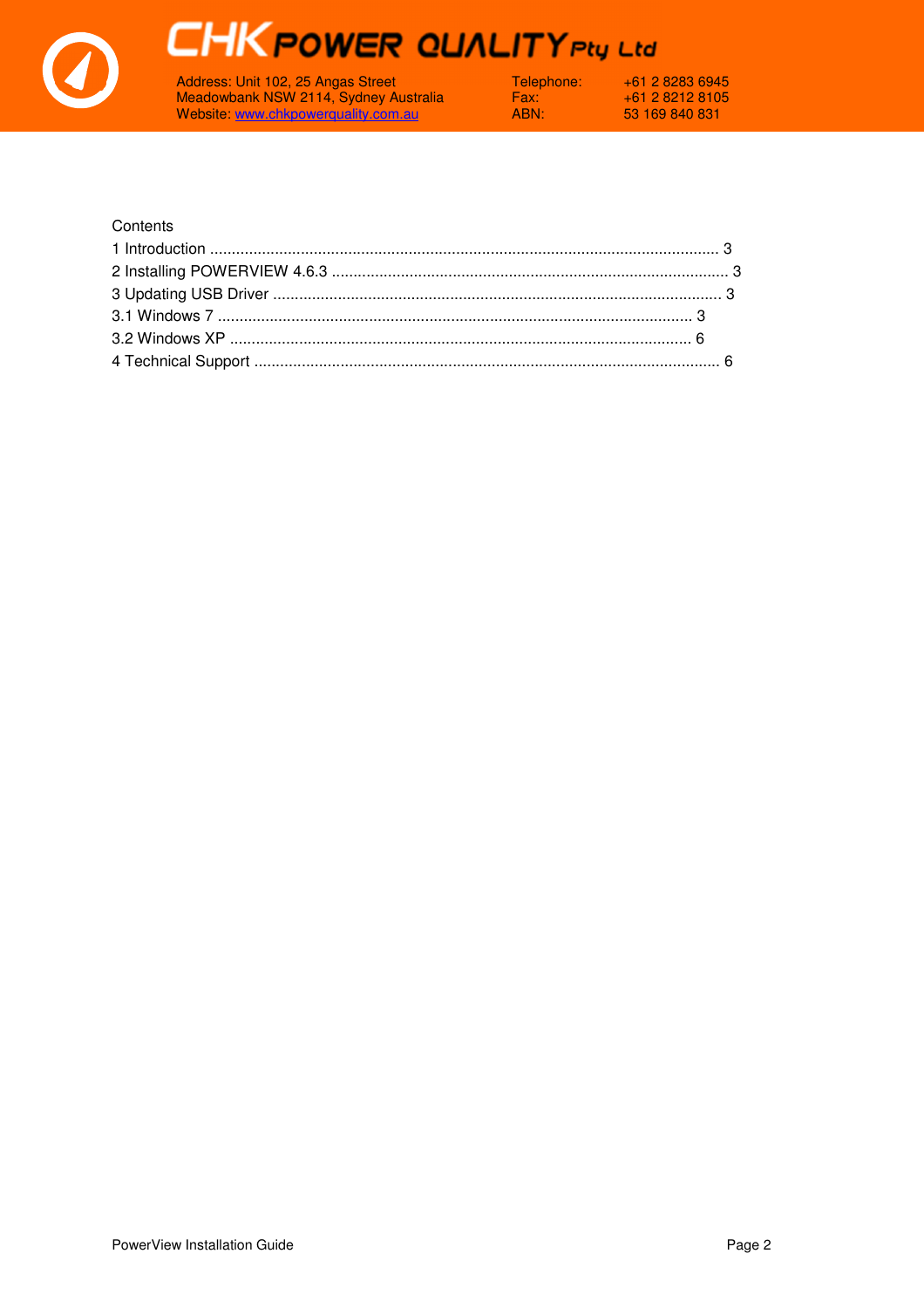**CHK POWER QUALITY Pty Ltd** 



Address: Unit 102, 25 Angas Street Telephone: +61 2 8283 6945<br>Meadowbank NSW 2114. Sydney Australia Fax: +61 2 8212 8105 Meadowbank NSW 2114, Sydney Australia Fax:  $+61 2 8212 8105$ <br>
Website: www.chkpowerquality.com.au ABN: 53 169 840 831 Website: www.chkpowerquality.com.au ABN: 53 169 840 831

## **1 Introduction**

PowerView 4.7.2 is the latest software release for the PowerMonic data logger. Version 4.7.2 is bundled with the Firmware Loader and PM Synch software application. Thelatest release is incorporated with 3G remote communications allowing users to remotely access PowerMonic data. Please refer to the PM Sync Customer Manual for configuring remote communications. Please note that remote communications is only applicable for PM35 and PM45.

The installation procedure is different for Windows XP and Window 7. Please follow the guidelines as listed in the following sections.

## **2 Installing POWERVIEW 4.7.2**

Please ensure that the PowerMonic data logger is not connected to the PC USB prior to software installation.

a) Step 1: Uninstall any old version of the PowerView software. Perform this operation by clicking on Start All Programs →Gridsense →PowerMonic →PowerView (x) →Uninstall PowerView.

b) Step 2: Insert the accompanying CD into the CD-ROM and software will boot automatically. If the autorun window does not prompt, access the software root directory by right clicking on the CD Drive and selecting Explore. The setup file is PV4setup\_ $4 \times x$ .EXE. Run the setup file and follow the instructions as prompted.

c) Step 3: During the installation process, the user will be asked to specify the operating frequency. Select either 50Hz or 60 Hz depending on your region.

d) Step 4: Installation is now complete. The icons for PowerView, PM Sync and Firmware Loader will now appear as a desktop shortcut, should the user select the option. The program is also accessible through Start All Programs → Gridsense → PowerMonic → PowerView 4

## **3 Updating USB Driver**

If the user has a PowerMonic PM30 or PM 40, please use the voltage cable before connecting to the USB port. However, if the user is using a PM35 or PM45 it is not necessary to do so as the PMX5 can be powered directly through the USB port.

Windows 7 users are to follow guidelines stipulated in Section 3.1, whereas Windows XP users are to follow Section 3.2.

#### 3.1 Windows 7

a) Step 1

Right click on My Computer and click on Properties. Click on the Hardware tab and click on Device Manager. Expand Other Device selection and right click on PowerMonic (Note: It may appear as Unknown Device for some users). Select Update Driver and follow the instruction as guided by the Hardware Wizard. It is recommended that users select the option to Search Automatically. Proceed to step 2 if the user selects otherwise.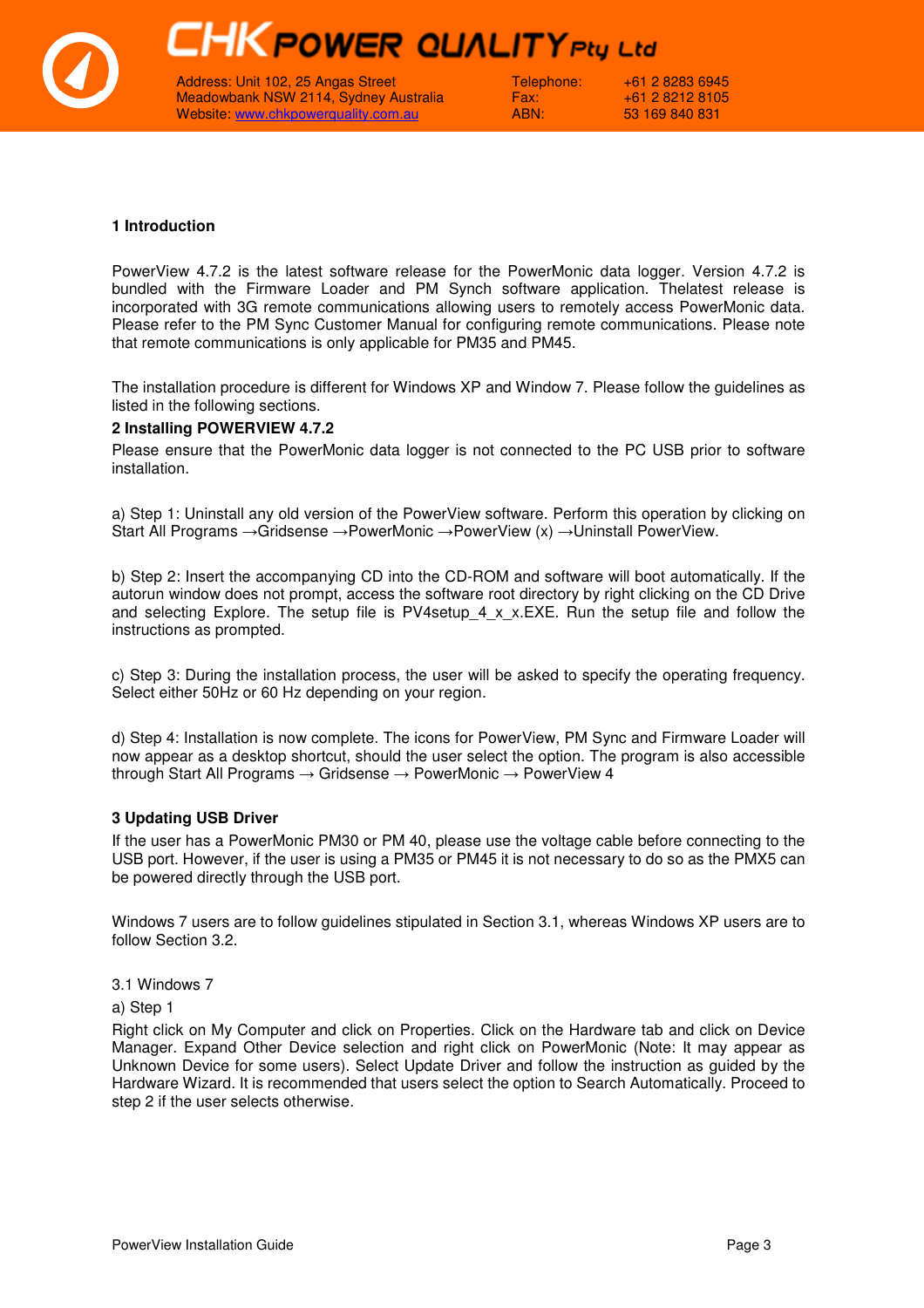**CHK POWER QUALITY Pty Ltd** Address: Unit 102, 25 Angas Street Telephone: +61 2 8283 6945<br>Meadowbank NSW 2114, Sydney Australia Fax: +61 2 8212 8105 Meadowbank NSW 2114, Sydney Australia Fax:  $+61 2 8212 8105$ <br>Website: www.chkpowerguality.com.au ABN: 53 169 840 831 Website: www.chkpowerquality.com.au



Figure 1: Update USB Driver

b) Step 2

If Browse is selected, the file will automatically point to the driver location. The driver file is located in C:\Program Files\GridSense\PowerMonic\Driver(Windows xp)

C:\Program Files (x86)\GridSense\PowerMonic\Drivers (Windows 7)

See Figure 2below.



Figure 2: Driver File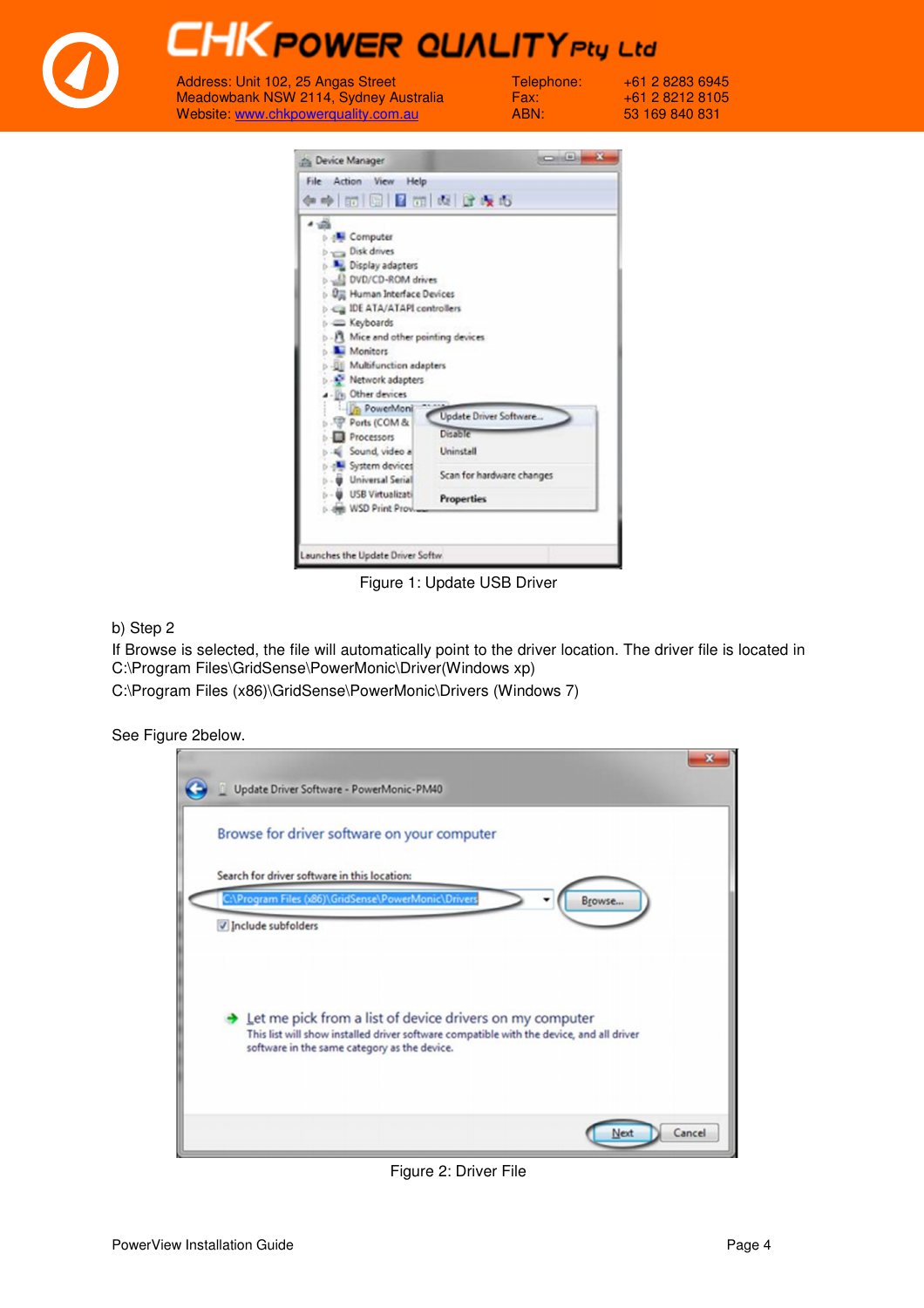

## c) Step 3

The following warning screen will pop up. Click Install This Driver Software Anyway



Figure 3: Warning File

Please wait while the driver is undergoing the update process.

#### d) Step 4

The update process is now complete. The following screen (Figure 4) will indicate successful installation process. Click close. The computer is now ready to communicate via the USB interface with the PowerMonic using PowerView.



Figure 4: Successful USB Driver Update